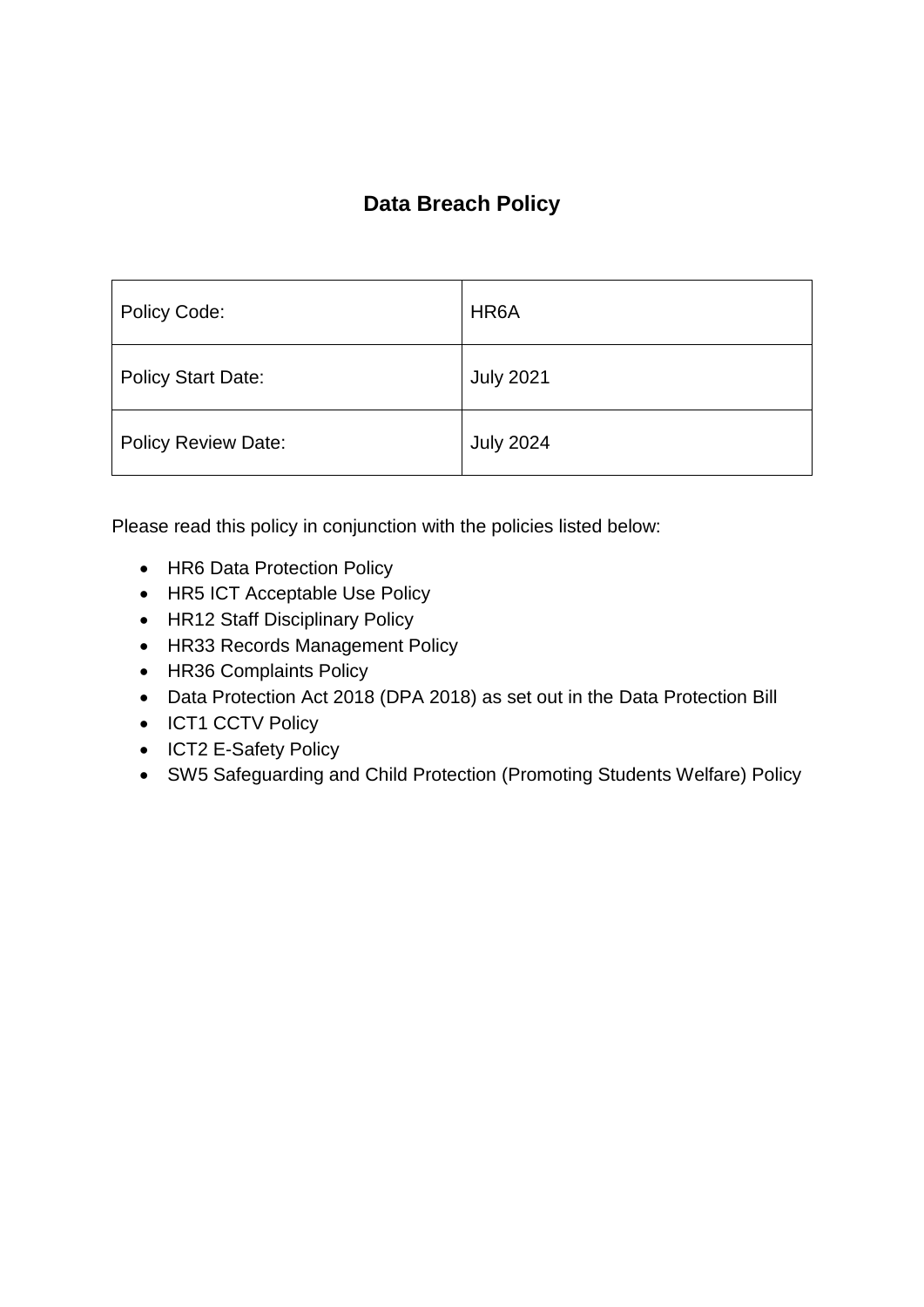

#### **1 Policy Statement**

- 1.1 The Trust holds a large amount of data / information, both in hard and soft copy. This includes personal or confidential information (about people), and also nonpersonal information which could be sensitive or commercial, for instance financial data, performance reviews and similar information.
- 1.2 Care should be taken to protect this type of data / information, to ensure that it is not changed (either accidentally or deliberately), lost, stolen or falls into the wrong hands, that its authenticity and integrity is maintained.
- 1.3 In the event of a breach, it is vital that appropriate action is taken to minimise associated risks.
- 1.4 This policy applies to all personal data, regardless of whether it is in paper or electronic format.
- 1.5 References to the Trust or Academy within this policy specifically include all primary, secondary and special academies within the Trust, as well as the Early Years setting at the Priory Witham Academy, Priory Training and Lincolnshire SCITT.
- 1.6 This policy does not form part of any member of staff's contract of employment and it may be amended at any time.
- 1.7 The Trust is committed to leading a healthy organisation, which includes a commitment to and promotion of emotional wellbeing and mental health. Therefore, all Trust policies and procedures ensure this commitment is incorporated in order to support all staff and students. Members of staff are encouraged to speak to their line managers, and students are encouraged to speak to any member of staff, if they feel any part of this policy would affect their emotional wellbeing and mental health. Any such comments should be passed to the Trust's HR department (via [FederationHR@prioryacademies.co.uk\)](mailto:FederationHR@prioryacademies.co.uk) for appropriate consideration at the next available point in the policy review cycle.

#### **2 Roles, Responsibilities and Implementation**

2.1 The Pay, Performance and HR Committee has overall responsibility for the effective operation of this policy and for ensuring compliance with the relevant statutory framework. This committee delegates day-to-day responsibility for operating the policy and ensuring its maintenance and review to the Human Resources Director.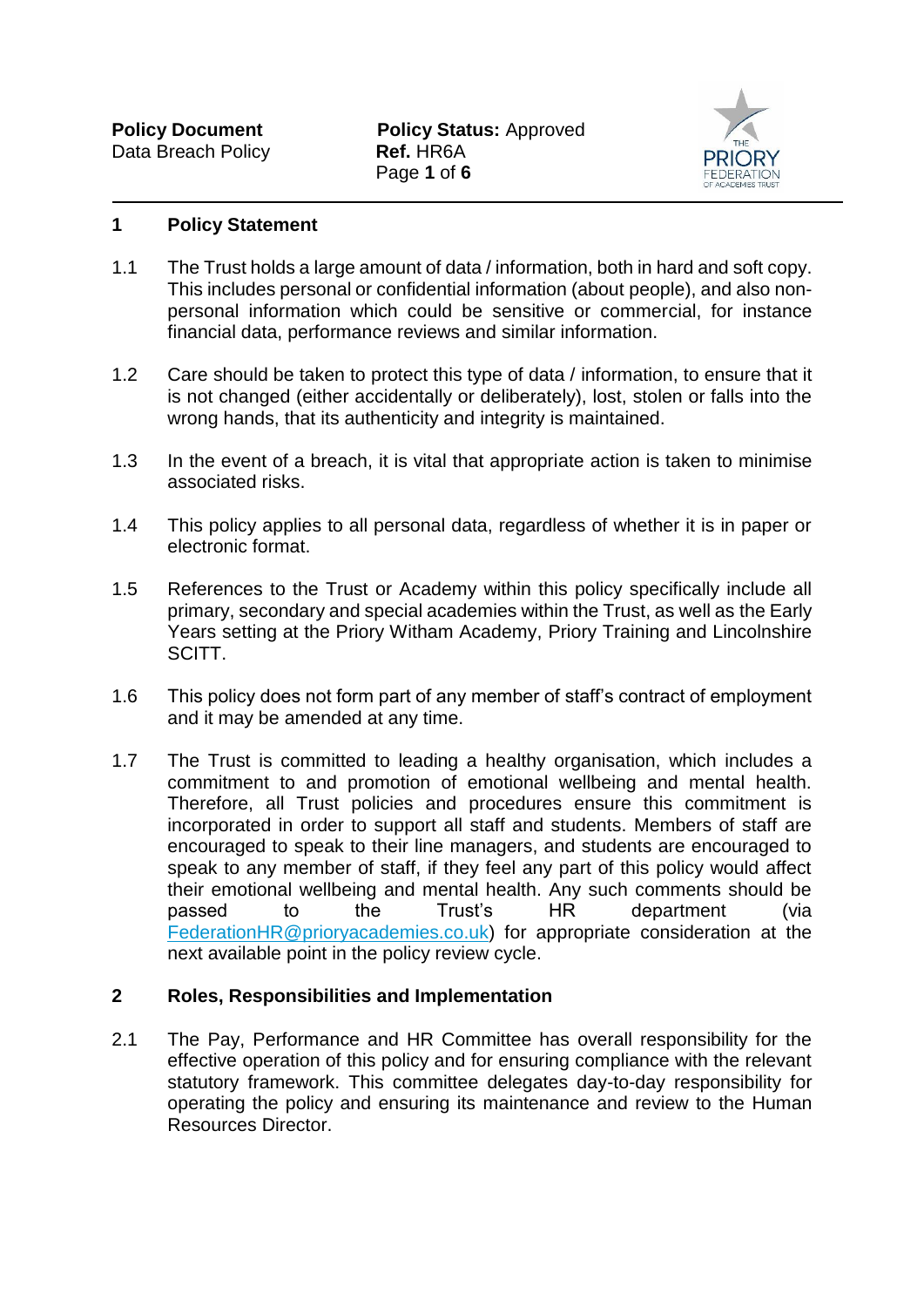

2.2 Leaders and Managers have a specific responsibility to ensure the fair application of this policy and all employee are responsible for supporting colleagues and ensuring its success.

#### **3 Aims**

3.1 The Trust aims to ensure that all personal data collected about staff, pupils, parents/carers, governors, visitors and other individuals is collected, stored and processed in accordance with the Data Protection Act 2018 (DPA 2018) as set out in the Data Protection Bill.

#### **4 What is a breach?**

- 4.1 A data breach is an incident in which any personal or special category data is compromised, disclosed, copied, transmitted, accessed, stolen or used by unauthorised individuals, whether accidentally or on purpose. Some examples include:
	- Accidental loss, or theft of equipment on which data is stored or of the paper copies.
	- Unauthorised access to data.
	- Human error such as emailing data by mistake.
	- Failure of equipment and hence data held on it.
	- Loss of data or equipment through fire or flood, for instance.
	- Hacking attack.
	- Where information is obtained by deceiving a member of staff.

#### **5 Reporting of the breach**

5.1 Data security breaches should be reported immediately or as soon as a member of staff becomes aware of the breach. Academy staff should report a breach to their setting's Data Protection Lead (DPL) or, in their absence, the Trust's Data Protection Officer (DPO). Staff from the Central Services should report any breach to the Trust's DPO or, in their absence, the Federation Data Manager.

Contact details: [DPO@prioryacademies.co.uk](mailto:DPO@prioryacademies.co.uk) / 01522 871370

5.2 The breach report should include full and accurate details of the incident, including who is reporting the incident, what type of data is involved, if the data relates to people, how many people are involved.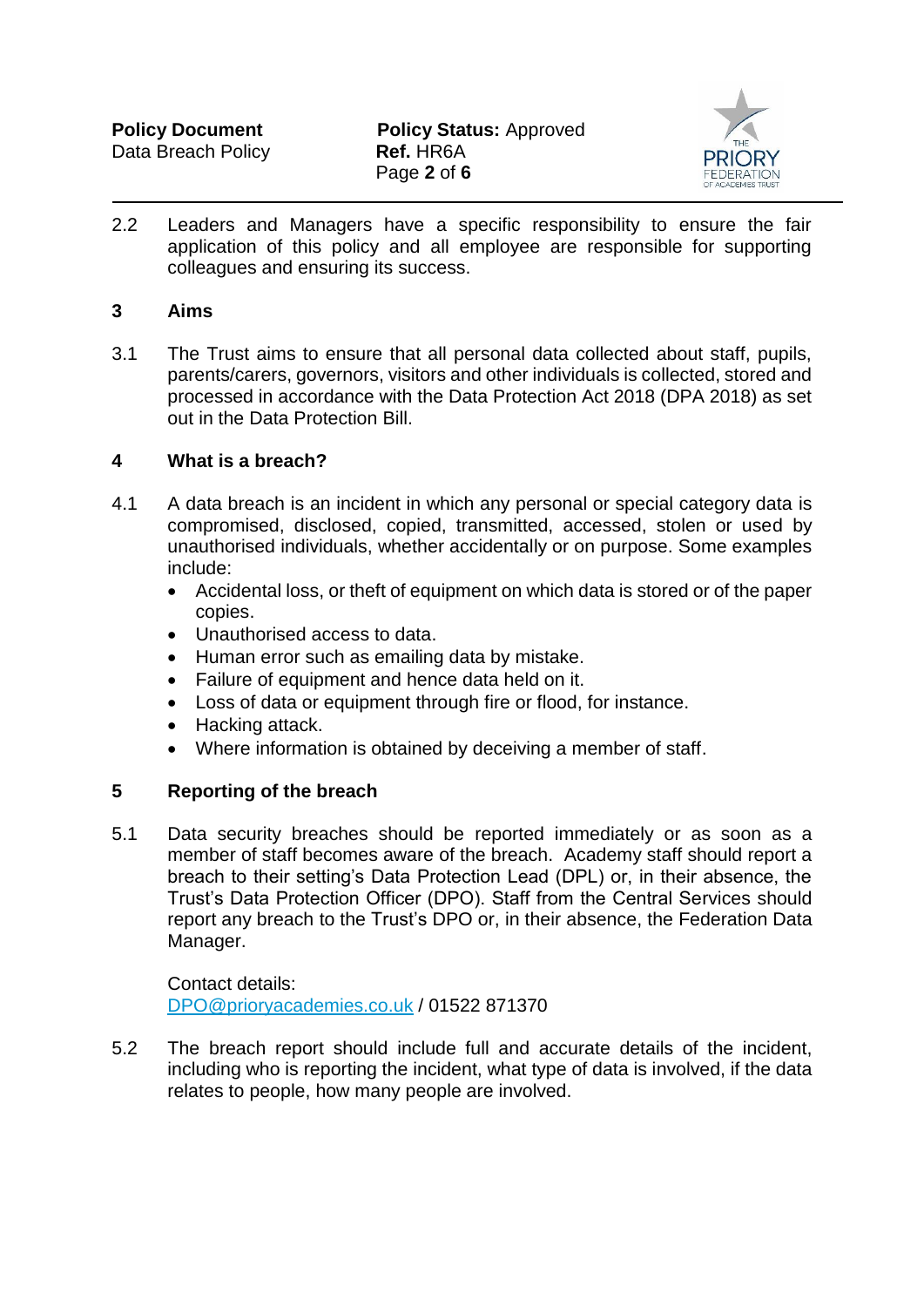

#### **6 Investigation and Risk Assessment**

- 6.1 The Data Protection Officer will instigate a response and an investigation will be started within 24 hours of the breach being discovered, where possible. Please see Appendix A for the Trust's Data Breach Procedure.
- 6.2 The investigation will establish the nature of the breach, the type of data involved, whether the data is personal data relating to individuals, and if so who are the subjects and how many are involved.
- 6.3 The investigation will consider the extent of the sensitivity of the data, and perform an assessment of the potential or actual consequences of its loss, for instance whether harm could come to individuals or to the Trust.

#### **7 Containment and Recovery**

- 7.1 The Data Protection Officer will determine the appropriate course of action and the required resources needed to limit the impact of the breach. This might require isolating a compromised section of the network, alerting relevant staff or shutting down IT systems.
- 7.2 Appropriate steps will be taken to recover data losses and resume normal business operation. This might entail attempting to recover any lost equipment, using backup mechanisms to restore compromised or stolen data and changing compromised passwords.
- 7.3 Advice from relevant departments across the Trust may be sought.

#### **8 Reporting a breach to the Information Commissioner's Office (ICO)**

- 8.1 Further to an assessment being carried out, as referenced in 6.3, if it is identified that there is a risk to people's rights and freedoms following the breach, then the Trust will report the breach to the ICO.
- 8.2 In line with ICO guidance, the breach must be reported within 72 hours of the Trust becoming aware of the breach.

#### **9 Review**

9.1 Once the breach is contained a thorough review of the event will be undertaken to establish the cause of the breach, the effectiveness of the response and to identify areas that require improvement.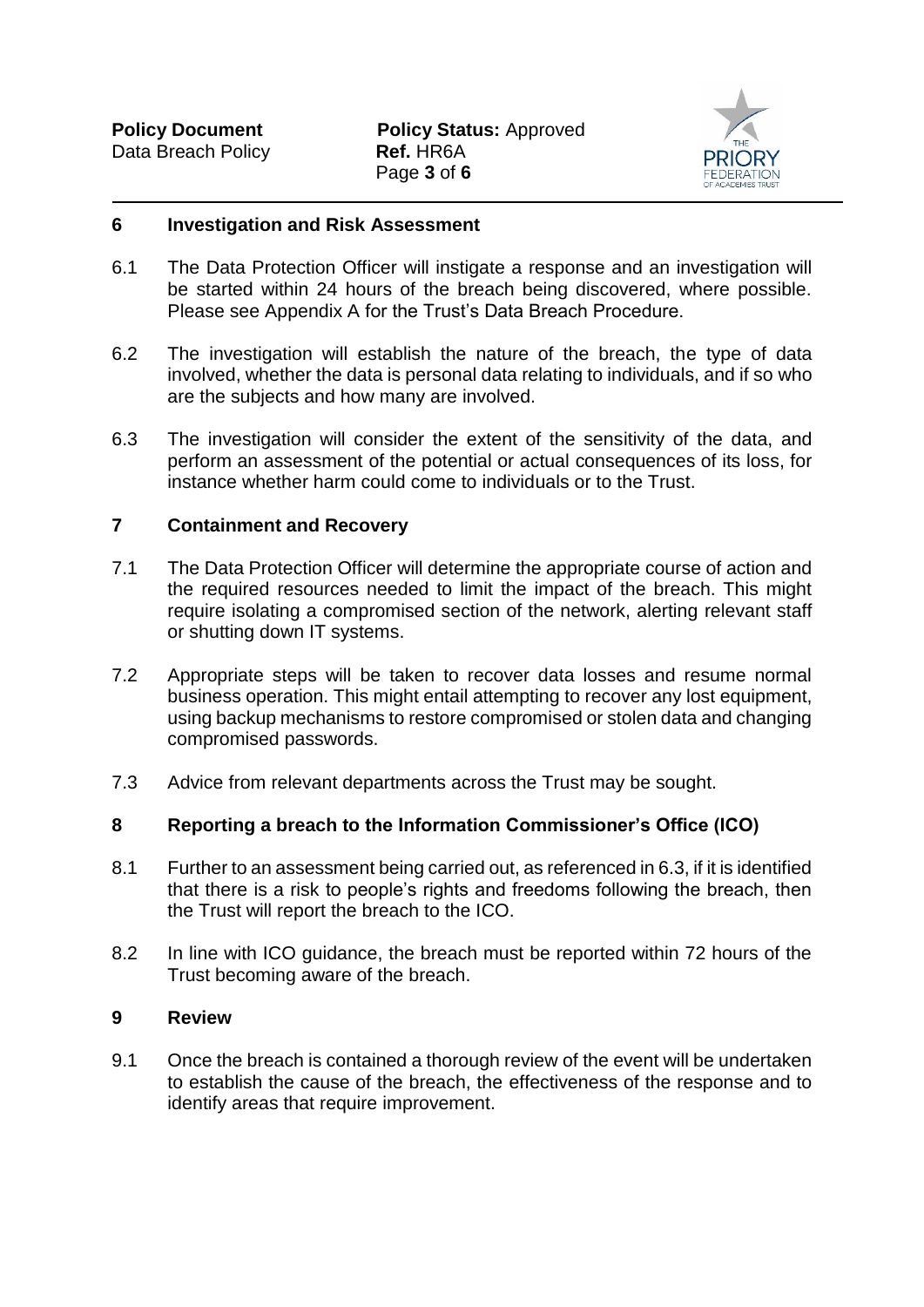

- 9.2 Recommended changes to systems, policies and procedures will be documented and implemented as soon as possible after consultation with the Chief Executive Officer and the Human Resources Director.
- 9.3 If the data breach investigation finds that the breach is a result of an employee(s) action or there had been any unreasonable delay in the reporting of the breach this will lead to a disciplinary procedure. This will be dealt with through the Staff Disciplinary Policy.

#### **10 Policy Change**

10.1 This policy may only be amended or withdrawn by the Priory Federation of Academies Trust.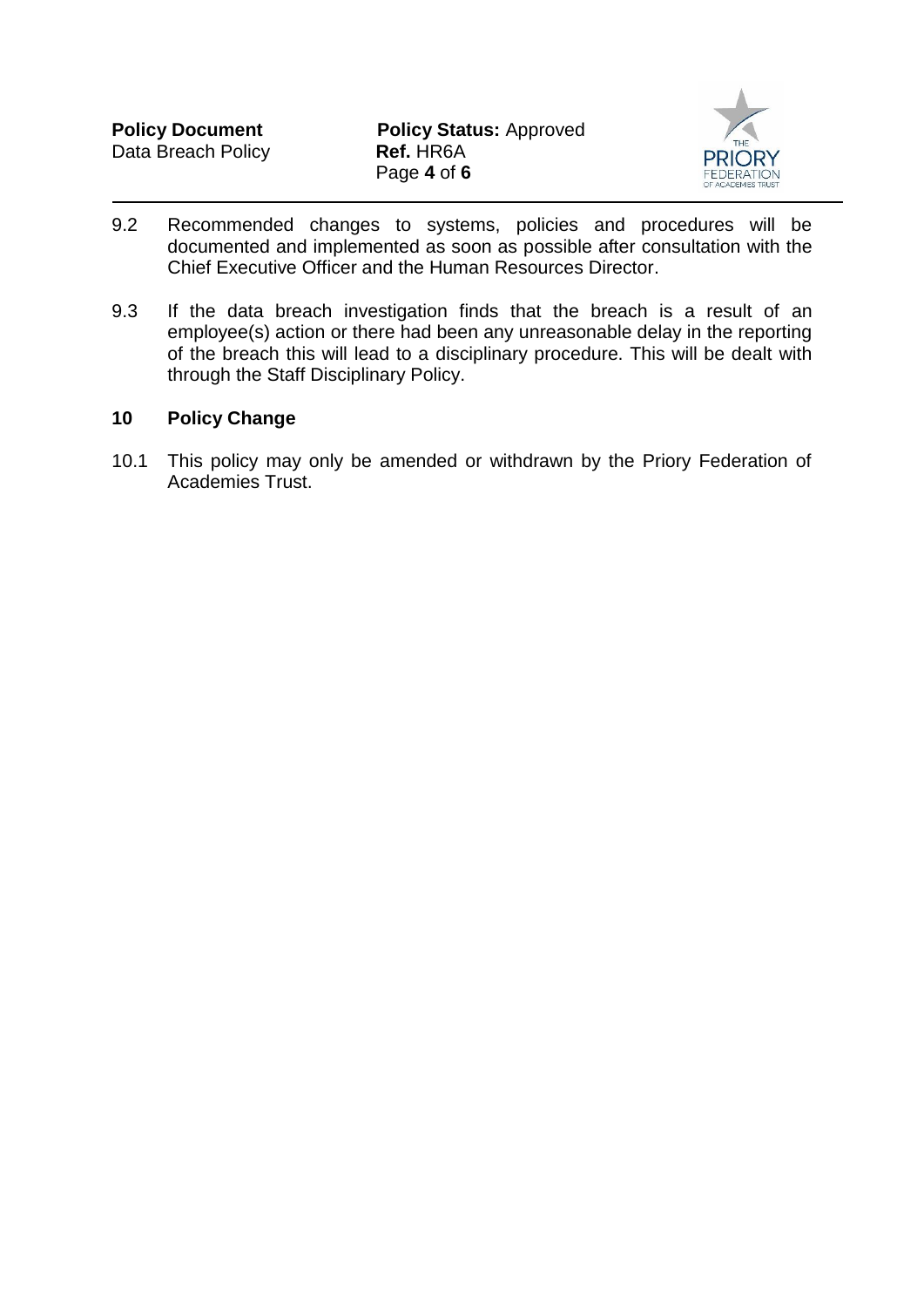

# **The Priory Federation of Academies Trust**

## **Data Breach Policy**

This Policy has been approved by the Pay, Performance and HR Committee:

| <b>Trustee</b>                                                                                                                                                                                                                                         |               |
|--------------------------------------------------------------------------------------------------------------------------------------------------------------------------------------------------------------------------------------------------------|---------------|
|                                                                                                                                                                                                                                                        |               |
|                                                                                                                                                                                                                                                        |               |
|                                                                                                                                                                                                                                                        |               |
| <b>Chief Executive Officer</b>                                                                                                                                                                                                                         |               |
|                                                                                                                                                                                                                                                        |               |
|                                                                                                                                                                                                                                                        |               |
| and the contract of the contract of the contract of the contract of the contract of the contract of the contract of the contract of the contract of the contract of the contract of the contract of the contract of the contra<br>$\sim$ $\sim$ $\sim$ | $\sim$ $\sim$ |

Signed……………………………… Name............................................ Date:

Designated Member of Staff

Please note that a signed copy of this agreement is available via Human Resources.